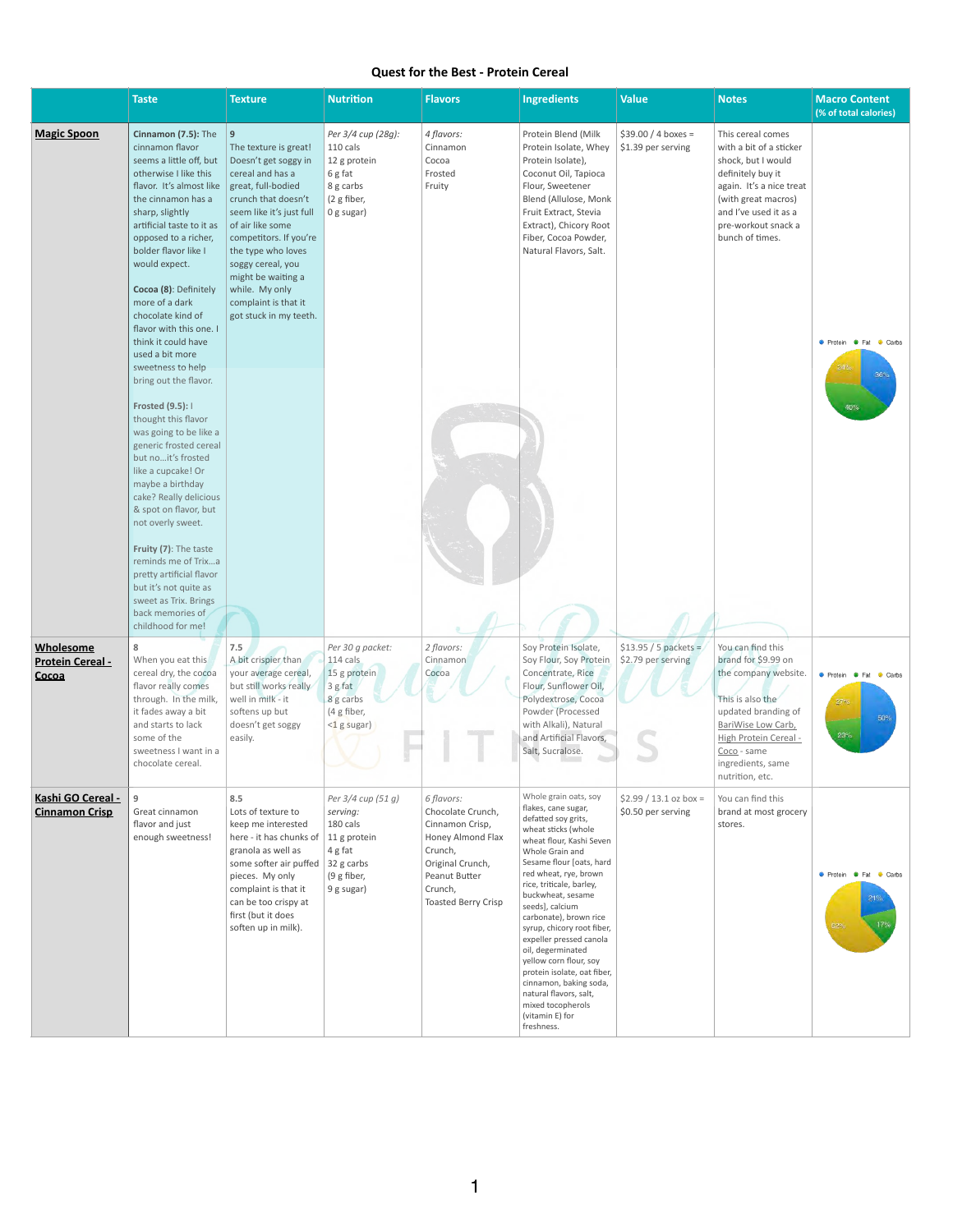|                                                                                                           | <b>Taste</b>                                                                                                                                                                                                                                                                                                                                                                                                                                                                                                                          | <b>Texture</b>                                                                                                                                                                                                     | <b>Nutrition</b>                                                                                                                                 | <b>Flavors</b>                                                                | <b>Ingredients</b>                                                                                                                                                                                                                                                                                                                                                | <b>Value</b>                                                 | <b>Notes</b>                                                                                                                                                                                                                                                                                                                                                    | <b>Macro Content</b><br>(% of total calories)   |
|-----------------------------------------------------------------------------------------------------------|---------------------------------------------------------------------------------------------------------------------------------------------------------------------------------------------------------------------------------------------------------------------------------------------------------------------------------------------------------------------------------------------------------------------------------------------------------------------------------------------------------------------------------------|--------------------------------------------------------------------------------------------------------------------------------------------------------------------------------------------------------------------|--------------------------------------------------------------------------------------------------------------------------------------------------|-------------------------------------------------------------------------------|-------------------------------------------------------------------------------------------------------------------------------------------------------------------------------------------------------------------------------------------------------------------------------------------------------------------------------------------------------------------|--------------------------------------------------------------|-----------------------------------------------------------------------------------------------------------------------------------------------------------------------------------------------------------------------------------------------------------------------------------------------------------------------------------------------------------------|-------------------------------------------------|
| <b>Nature's Path</b><br><b>Optimum Power</b><br><b>Blueberry</b><br><b>Cinnamon Flax</b><br><b>Cereal</b> | 8<br>The bran flakes of this   Lots of textural<br>cereal aren't anything<br>special, but the<br>cinnamon and<br>blueberry flavors<br>come through strong.                                                                                                                                                                                                                                                                                                                                                                            | 7.5<br>interest going on here<br>- bran flakes, "sticks"<br>of some sort, and<br>freeze dried berries.<br>especially like the<br>freeze dried whole<br>blueberries, though<br>sometimes I wish<br>there were more. | Per 1c (58g) serving:<br>210 cals<br>9 g protein<br>$3$ g fat<br>40 g carbs<br>(9 g fiber,<br>9 g sugar,<br>incl. 9 g added sugar)               | 1 flavor:<br><b>Blueberry Cinnamon</b><br>Flax                                | Whole Wheat Meal*<br>Wheat Bran*, Cane<br>Sugar*, Soy Flour*,<br>Flax*, Puffed Kamut®<br>Khorasan Wheat*,<br>Barley Malt Extract*,<br>Soy Fiber*, Oat<br>Bran*, Freeze-Dried<br>Blueberries*, Sea<br>Salt, Cinnamon*,<br><b>Tocopherols (Natural</b><br>Vitamin E). * Organic.                                                                                    | $$3.99 / 14$ oz box =<br>\$0.57 per serving                  | You can probably find<br>this cereal in the<br>healthy cereal section<br>of you grocery store.<br>This is my go to cereal<br>to pick up for<br>breakfast when I'm<br>traveling - the macros<br>aren't great but it's<br>usually easy to find.                                                                                                                   | Protein <b>C</b> Fat Carbs<br>16°<br>12%<br>72% |
| <b>New England</b><br><b>Naturals Protein</b><br>Granola -<br><b>Blueberry</b><br><b>Harvest</b>          | 9.5<br>I could have used a<br>bit more blueberry<br>flavor, but it definitely<br>comes through and<br>overall the granola<br>has a good<br>sweetness.                                                                                                                                                                                                                                                                                                                                                                                 | 8<br>I would have like<br>more crunchy clusters   10 g protein<br>in the granola. It<br>came across a bit one<br>noted in terms of<br>texture, though the<br>oats did have some<br>nice crunch.                    | Per 2/3 cup (58g):<br>260 cals<br>10 g fat<br>35 g carbs<br>(5 g fiber,<br>12 g sugar)                                                           | 3 flavors:<br><b>Blueberry Harvest</b><br><b>Granny Smith Apple</b><br>Ginger | Organic Whole Rolled<br>Oats, Organic<br>Naturally Milled<br>Sugar, Organic Soy<br>Powder, Organic<br><b>Expeller Pressed</b><br>Canola Oil, Organic<br>Sunflower Seeds,<br>Organic Rice Syrup,<br>Organic Brown Rice<br>with Organic Brown<br>Rice Syrup and Sea<br>Salt, Organic Freeze<br>Dried Blueberries,<br>Organic Vanilla,<br>Organic Cinnamon,<br>Salt. | $$4.99 / 12$ oz bag =<br>\$1.00 per serving                  | I struggled with<br>where to put this<br>granola on the list<br>since the macros<br>aren't great<br>compared to the<br>"true" cereals.<br>I found it at my local<br>HEB but you can get it<br>on Amazon as well.<br>This brand carries<br>several other flavors<br>of granola, but the<br>three listed are the<br>only ones designated<br>as "protein granola." | Protein <b>Carbs</b><br>15%<br>52%<br>33%       |
| <b>iWon Organics</b><br><b>Plant-Based</b><br>Protein O's -<br><b>Chocolate Dream</b>                     | 6.5<br>The pea protein<br>flavor is pretty<br>obvious with this<br>cereal and the<br>chocolate coating<br>isn't quite rich<br>enough to mask it. I<br>do love that you end<br>up with chocolate<br>milk at the end since<br>the coating kind of<br>dissolves.                                                                                                                                                                                                                                                                         | 8.5<br>Not as airy or crispy<br>as some of the other<br>protein cereals here.<br>This one seems more<br>dense and has more<br>chew to it, but<br>softens up nicely in<br>milk.                                     | Per 42 g serving:<br>150 cals<br>10 g protein<br>$1.5$ g fat<br>26 g carbs<br>(5 g fiber,<br>8 g sugar,<br>includes 8 g added<br>sugar)          | 3 flavors:<br>Apple Cinnamon,<br>Berries 'n Cream,<br>Chocolate Dream         | iWon Organic Protein<br>Blend (Navy beans*,<br>Brown Rice Flour*,<br>Pea Protein*), Cane<br>Sugar*, Sunflower<br>Oil* and/or Safflower<br>Oil*, Cocoa*, Natural<br>Flavors, Natural<br>Colors                                                                                                                                                                     | $$24.99 / 12$ boxes =<br>\$2.49 per serving                  | You can also find this<br>brand at GNC.                                                                                                                                                                                                                                                                                                                         | Protein <b>Carbs</b><br>25%<br>66%              |
| <b>Three Wishes</b><br><b>Grain Free Plant</b><br><b>Based Cereal</b>                                     | Cinnamon (7.5)<br>A little on the bland<br>side, but you can still<br>pick up the cinnamon<br>flavor and a touch of<br>sweetness. I really<br>didn't get any of the<br>usual pea protein<br>taste, which I was<br>pleasantly surprised<br>by.<br>Honey (7)<br>I found myself<br>hunting for the honey<br>flavor but I only really<br>got it at the end of<br>the bite. Could use a<br>little more sweetness.<br>Unsweetened (4)<br>Zero flavor or<br>sweetness<br>whatsoever. I don't<br>really understand<br>why this flavor exists. | 7.5<br>A little dense and<br>quite crisp, though it<br>does soften up a bit<br>in the milk for a nice<br>bite.                                                                                                     | Per 3/4 cup (35 g)<br>serving:<br>120 cals<br>8 g protein<br>$2g$ fat<br>18 g carbs<br>(3 g fiber,<br>3 g sugar,<br>includes 3 g added<br>sugar) | 3 flavors:<br>Cinnamon<br>Honey<br>Unsweetened                                | Chickpea, Pea<br>Protein, Tapioca,<br>Organic Cane Sugar,<br>Cinnamon, Natural<br>Flavors, Salt, Monk<br>Fruit                                                                                                                                                                                                                                                    | $$19.99 / 3 \times 8.6$ oz<br>boxes = $$0.95$ per<br>serving | The ingredients listed<br>are for the cinnamon<br>flavor.                                                                                                                                                                                                                                                                                                       | ● Protein ● Fat ● Carbs<br>26%<br>59°.          |
| <b>MPA Supps ISO</b><br><b>POOFS Protein</b><br><b>Cereal - Apple</b><br><b>Cinnamon</b>                  | 8<br>The apple cinnamon<br>flavor definitely<br>comes through,<br>though it tastes a bit<br>artificial and I could<br>use more sweetness.                                                                                                                                                                                                                                                                                                                                                                                             | 6.5<br>Really crispy and airy<br>cereal. It doesn't feel<br>like there's a lot of<br>substance to it and I<br>wish it would have<br>softened up a bit in<br>the milk.                                              | Per 1c (25g) serving:<br>95 cals<br>19 g protein<br>1g fat<br>3 g carbs<br>$(2 g$ fiber,<br><1 g sugar)                                          | 2 flavors:<br>Apple Cinnamon<br>French Toast                                  | Milk Protein Isolate,<br>Soluble Corn Fiber,<br>Sunflower Oil,<br>Cinnamon Powder,<br>Apple Cinnamon<br>Flavor (Medium Chain<br>Triglycerides, Natural<br>Flavors, and Mixed<br>Tocopherols), Stevia<br>Extract, and<br>Sucralose.                                                                                                                                | $$34.95 / 29$ servings =<br>\$1.21 per serving               | Of all the brands on<br>the market, you really<br>can't beat these<br>macros. There are<br>protein shakes that<br>have a lower<br>percentage of protein<br>in them!                                                                                                                                                                                             | ● Protein ● Fat ● Carbs                         |